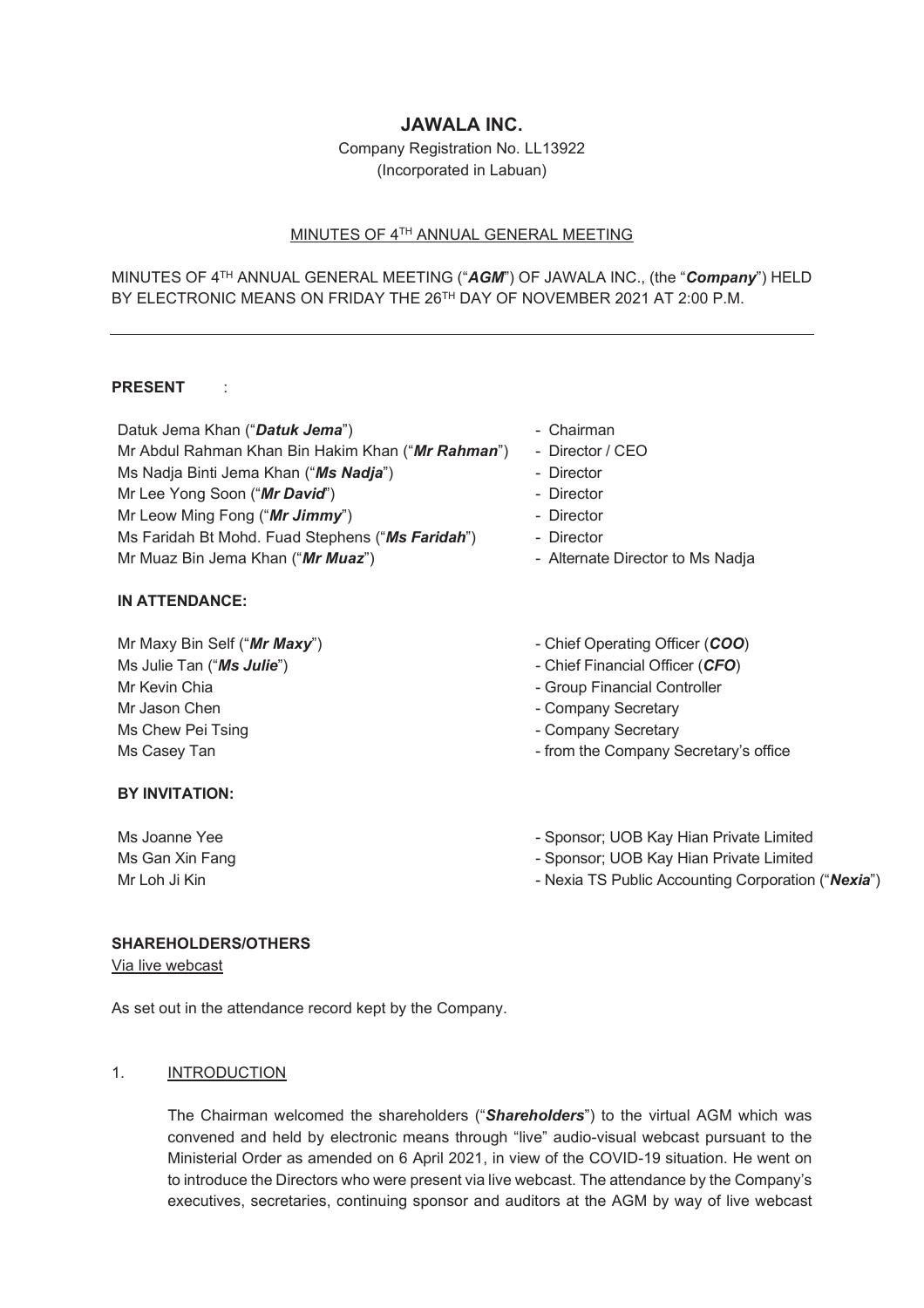was also noted.

## 2. VOTING PROCESS, SCRUTINEER AND POLL AGENT

Shareholders were informed by the Chairman that all votes on the resolutions tabled at the AGM would be undertaken by way of proxy, in accordance with guidance on the conduct of general meetings during this pandemic, issued by the SGX-ST on 7 April 2021. The voting process would be conducted by poll and based on the proxy forms received by the Company at least 72 hours before the AGM via post or email. As the "live" webcast does not provide for online voting, the Company had announced via the SGXNet on 3 November 2021, informing Shareholders to submit their proxy forms by 2.00 p.m., of 23 November 2021 and to appoint the Chairman to cast votes on their behalf. Shareholders were also reminded to have their voting instructions clearly indicated in the proxy forms.

The Company had appointed Reliance 3P Advisory Pte Ltd as the Scrutineer for this AGM and appointed Boardroom Corporate & Advisory Services Pte. Ltd., as the Poll Agent. The validity of the proxy forms submitted by Shareholders within the submission deadline of 2.00 p.m. on 23 November 2021 had been reviewed and the votes of all such valid proxies have been counted and verified by the Scrutineer.

### 3. QUESTIONS AND RESPONSES

The Chairman informed the Meeting that the Company had not received any questions from Shareholders as at the cut-off date.

### 4. QUORUM

There being a quorum present, the Chairman called the meeting ("*Meeting*") to order at 2:00 p.m., and proceeded with the formal business of the AGM.

## 5. NOTICE

 The notice of the AGM dated 3 November 2021 ("*Notice*" or "*Agenda*") which was made available on the SGX website and the Company's website, was taken as read.

### ORDINARY BUSINESS

# 6. DIRECTORS' STATEMENT AND THE AUDITED FINANCIAL STATEMENTS – RESOLUTION 1

 The Chairman informed the Meeting that the first item on the Agenda was to receive and adopt the Directors' Statement and the Audited Financial Statements for the financial year ended 31 July 2021, together with the Auditors' Report thereon (collectively the "*Annual Report*").

The motion was proposed and put to vote by poll.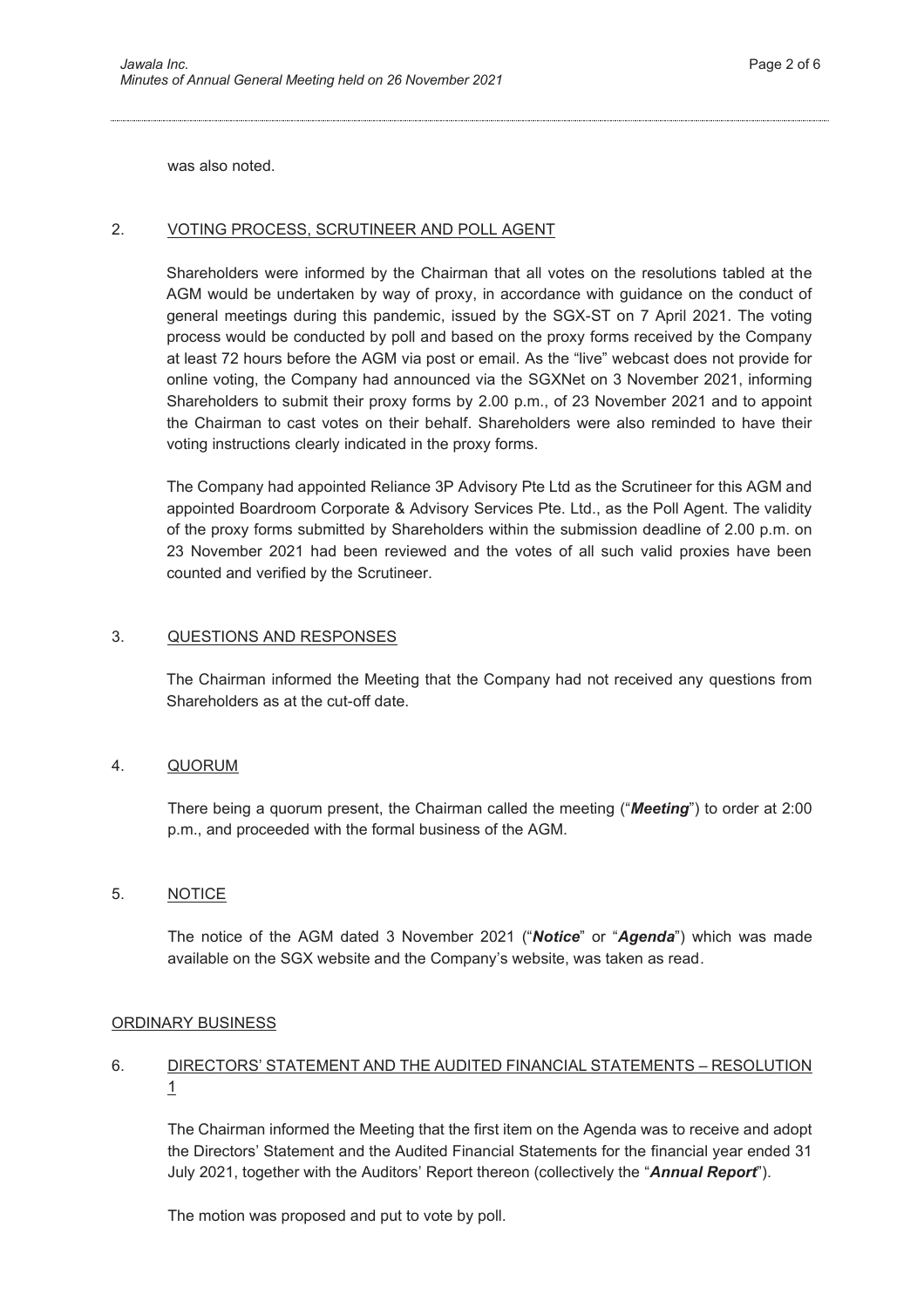The results of the votes cast for Resolution 1 were as follows:

Votes for : 100,370,000 Votes against : Nil

The Chairman declared Resolution 1 carried.

## 7. RE-ELECTION OF MR LEE YONG SOON AS A DIRECTOR – RESOLUTION 2

The Chairman informed Shareholders that in accordance with Article 98 of the Articles of Association of the Company ("*Articles*"), Mr Lee Yong Soon ("*David*"), shall retire at the AGM and being eligible, had offered himself for re-election. The Nominating Committee ("*NC*") had recommended, and the Board supported that Mr David be re-elected as a Director of the Company. Mr David will, upon re-election, remain as the Lead Independent Director, Chairman of the Nominating Committee and Member of the Audit Committee and Remuneration Committee respectively.

The motion was proposed and put to vote by poll.

The results of the votes cast for Resolution 2 were as follows:

 Votes for : 100,370,000 Votes against : Nil

The Chairman declared Resolution 2 carried.

# 8. RE-ELECTION OF MS FARIDAH BINTI MOHD. FUAD STEPHENS AS A DIRECTOR -RESOLUTION 3

The Chairman informed the Meeting that Ms Faridah Binti Mohd. Fuad Stephens ("*Faridah*") was due for retirement under Article 98 of the Articles and she had consented to continue in office. The NC had recommended, and the Board supported Ms Faridah's re-election as a Director of the Company. Ms Faridah will, upon re-election, remain as an Independent Non-Executive Director, Chairman of the Remuneration Committee and Member of the Audit Committee and Nominating Committee respectively.

The motion was proposed and put to vote by poll.

The results of the votes cast for Resolution 3 were as follows:

 Votes for : 100,370,000 Votes against : Nil

The Chairman declared Resolution 3 carried.

### 9. DIRECTORS' FEES FOR THE YEAR ENDING 31 JULY 2022 – RESOLUTION 4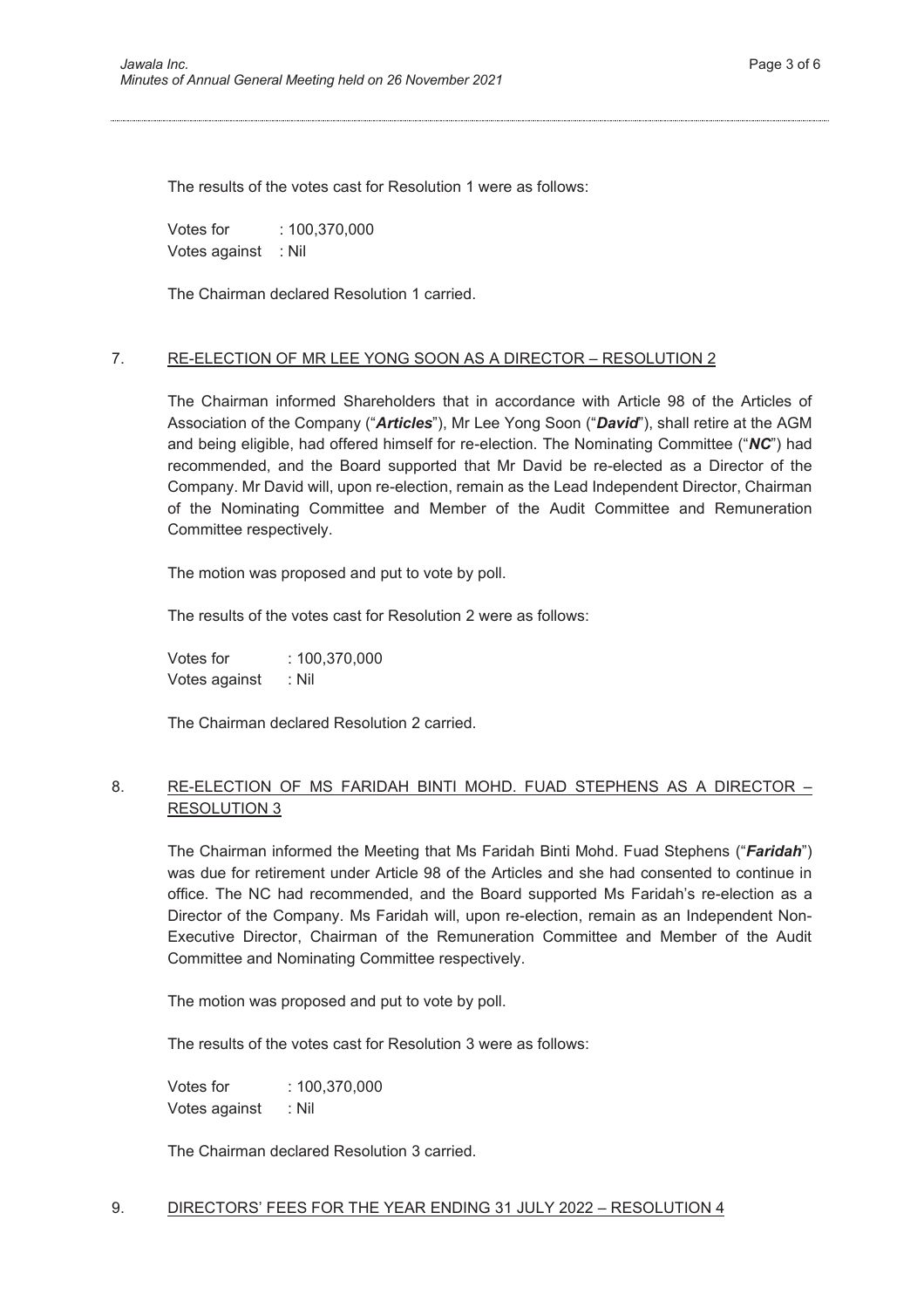The Board had recommended the payment of Directors' fees of RM314,429 for the financial year ending 31 July 2022 to be paid half yearly in arrears.

The motion was proposed and put to vote by poll.

The results of the votes cast for Resolution 4 were as follows:

 Votes for : 100,370,000 Votes against : Nil

The Chairman declared Resolution 4 carried.

# 10. DECLARATION OF A FIRST AND FINAL TAX-EXEMPT ONE-TIER DIVIDEND OF SGD0.003 PER ORDINARY SHARE FOR THE FINANCIAL YEAR ENDED 31 JULY 2021 – RESOLUTION 5

The Chairman informed Shareholders of the Directors' recommendation for the payment of a first and final tax-exempt one-tier dividend of SGD0.003 per ordinary share for the financial year ended 31 July 2021. The proposed dividend, if approved by the Shareholders, shall be paid on 15 December 2021.

The motion was proposed and put to vote by poll.

The results of the votes cast for Resolution 5 were as follows:

Votes for : 100,370,000 Votes against : Nil

The Chairman declared Resolution 5 carried.

#### 11. RE-APPOINTMENT OF AUDITORS – RESOLUTION 6

 The Chairman proceeded to inform Shareholders that Messrs Nexia TS Public Accounting Corporation ("*Nexia*") had expressed their willingness to continue as auditors of the Company for the ensuing year. The Audit Committee had recommended that Nexia be re-appointed as auditors at the AGM.

The motion was proposed and put to vote by poll.

The results of the votes cast for Resolution 6 were as follows:

 Votes for : 100,370,000 Votes against : Nil

The Chairman declared Resolution 6 carried.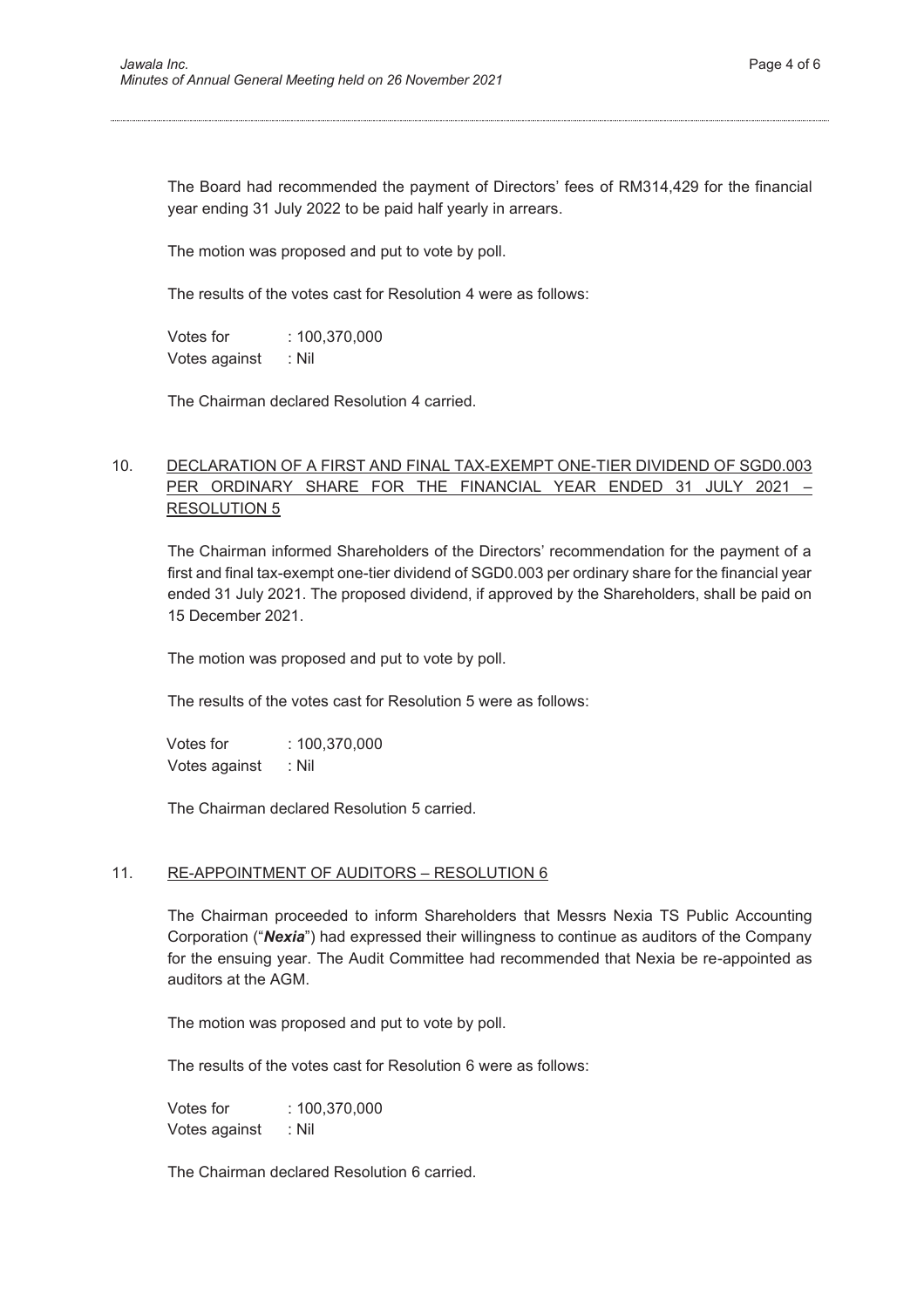### 12. ANY OTHER BUSINESS

 As no notice was received in respect of any other ordinary business, the Chairman proceeded to deal with the special business set out in the Notice.

### SPECIAL BUSINESS

## 13. AUTHORITY TO ALLOT AND ISSUE SHARES – RESOLUTION 7

 The Chairman informed Shareholders that pursuant to Article 3 of the Articles and Rule 806 of the Catalist Rules, Shareholders' approval would be required before the Directors issue further shares and/or instruments in the capital of the Company. The proposed Resolution 7 was to seek Shareholders' approval for this authority.

The motion was proposed and put to vote by poll.

The results of the votes cast for Resolution 7 were as follows:

 Votes for : 100,370,000 Votes against : Nil

The Chairman declared Resolution 7 carried.

# 14. AUTHORITY TO GRANT AWARDS AND ISSUE SHARES UNDER THE JAWALA PERFORMANCE SHARE PLAN – RESOLUTION 8

The Chairman proceeded to the next item on the Agenda which was to seek Shareholders' approval to authorise the Directors to grant awards and issue shares under the Jawala Performance Share Plan.

The motion was proposed and put to vote by poll.

The results of the votes cast for Resolution 8 were as follows:

 Votes for : 100,230,000 Votes against : Nil

The Chairman declared Resolution 8 carried.

# 15. AUTHORITY TO GRANT OPTIONS AND ISSUE SHARES UNDER THE JAWALA EMPLOYEE SHARE OPTION SCHEME – RESOLUTION 9

 The Meeting was informed that the last item on the Agenda was to seek Shareholders' approval to authorise the Directors to grant options and issue shares under the Jawala Employee Share Option Scheme ("*ESOS*"). Details of the ESOS were set out under item 9 of the Notice of AGM.

The motion was proposed and put to vote by poll.